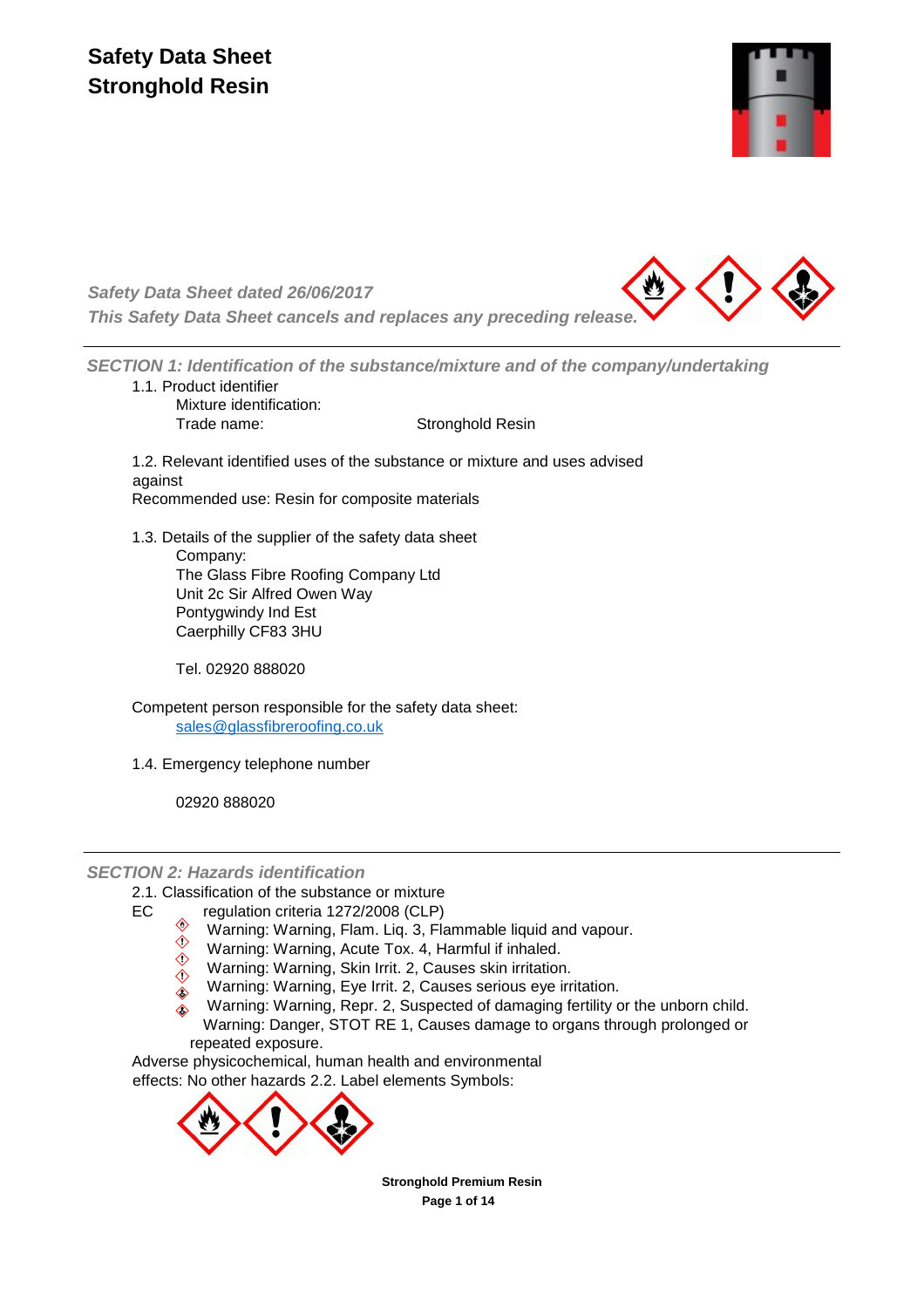

Warning: Danger Hazard statements: H226 Flammable liquid and vapour. H332 Harmful if inhaled. H315 Causes skin irritation. H319 Causes serious eye irritation. H361 Suspected of damaging fertility or the unborn child. H372 Causes damage to organs through prolonged or repeated exposure. Precautionary statements: P210 Keep away from heat, hot surfaces, sparks, open flames and other ignition sources. No smoking. P280 Wear protective gloves/protective clothing/eye protection/face protection. P312 Call a POISON CENTER/ doctor/if you feel unwell. P337+P313 If eye irritation persists: Get medical advice/attention. P370+P378 In case of fire, use a dry powder fire extinguisher to extinguish. P501 Dispose of contents/container in accordance with applicable regulations. Special Provisions: None **Contents** styrene Special provisions according to Annex XVII of REACH and subsequent amendments: None 2.3. Other hazards vPvB Substances: None - PBT Substances: None Other Hazards: No other hazards SECTION 2: Hazards identification The product is a liquid that can catch fire at temperatures in excess of 21 °C if exposed to an ignition source. The product is harmful following acute exposure to it and poses a serious health threat if inhaled. If brought into contact with the eyes,the product causes irritation that may last for over 24h,if inhaled,it causes irritation to the airways,and if brought into contact with the skin it causes significant inflammation with erythema, scabs,and oedema. This product is harmful: serious harm (functional disorders or significant morphological changes that are toxicology-related) may be caused by repeated or prolonged exposure to the product by inhalation.

*SECTION 3: Composition/information on ingredients*

#### 3.1. Substances

N.A.

3.2. Mixtures

Hazardous components within the meaning of EEC directive 67/548 and CLP regulation and related classification:

39.7 % styrene

REACH No.: 01-2119457861-32-xxxx, Index number: 601-026-00-0, CAS: 100-42-5, EC: 202-851-5

Repr. Cat. 3,Xn,Xi; R10-20-36/38-48/20-63

**Stronghold Premium Resin Page 2 of 14**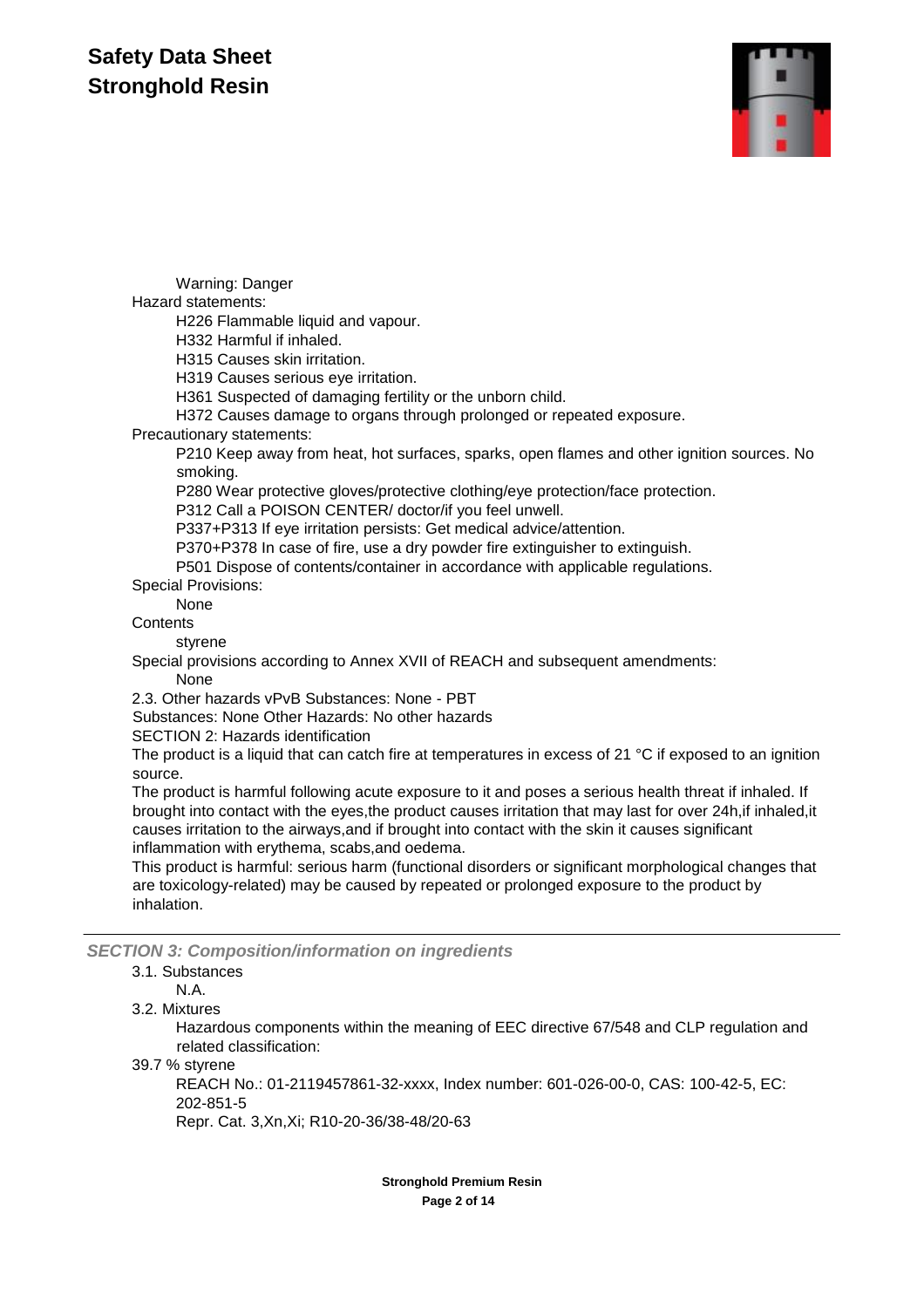

**♦ 2.6/3 Flam. Liq. 3 H226** 

- **♦ 3.7/2 Repr. 2 H361d**
- $\begin{array}{cc} \circ & \circ & \circ & \circ \\ \circ & 3.1/4/$ Inhal Acute Tox. 4 H332
- ♦ 3.9/1 STOT RE 1 H372  $\Diamond$
- 3.2/2 Skin Irrit. 2 H315  $\Diamond$
- 3.3/2 Eye Irrit. 2 H319

639 ppm xylene [isomer mixture]

REACH No.: 01-2119488216-32-xxxx, Index number: 601-022-00-9, CAS: 1330-20-7, EC: 215-535-7

Xn,Xi; R36/37/38-65-10-20/21

- ♦ **12.6/3 Flam. Lig. 3 H226**
- 3.3/2 Eye Irrit. 2 H319  $\Diamond$
- 3.2/2 Skin Irrit. 2 H315  $\Diamond$
- 3.8/3 STOT SE 3 H335  $\Diamond$
- 3.1/4/Dermal Acute Tox. 4 H312  $\Diamond$
- 3.9/2 STOT RE 2 H373  $\Diamond$
- 3.1/4/Inhal Acute Tox. 4 H332  $\Diamond$ 3.10/1 Asp. Tox. 1 H304

519 ppm 2-phenylpropene

Index number: 601-027-00-6, CAS: 98-83-9, EC: 202-705-0 Xi,N; R10-36/37-51/53

- 
- 2.6/3 Flam. Liq. 3 H226
- 3.3/2 Eye Irrit. 2 H319
- 3.8/3 STOT SE 3 H335  $\diamondsuit$ 
	- 4.1/C2 Aquatic Chronic 2 H411

347 ppm 2-(2-butoxyethoxy)ethanol

REACH No.: 01-2119475104-44-xxxx, Index number: 603-096-00-8, CAS: 112-34-5, EC: 203-961-6

Xi; R36

**3.3/2 Eye Irrit. 2 H319** 

139 ppm ethanediol

REACH No.: 01-2119456816-28-xxxx, Index number: 603-027-00-1, CAS: 107-21-1, EC: 203-473-3

Xn; R22

- $\Diamond$ 3.1/4/Oral Acute Tox. 4 H302
- ♦ 3.9/2 STOT RE 2 H373

39 ppm 2-butoxyethanol

REACH No.: 01-2119475108-36-xxxx, Index number: 603-014-00-0, CAS: 111-76-2, EC: 203-905-0 Xn,Xi; R20/21/22-36/38

> **Stronghold Premium Resin Page 3 of 14**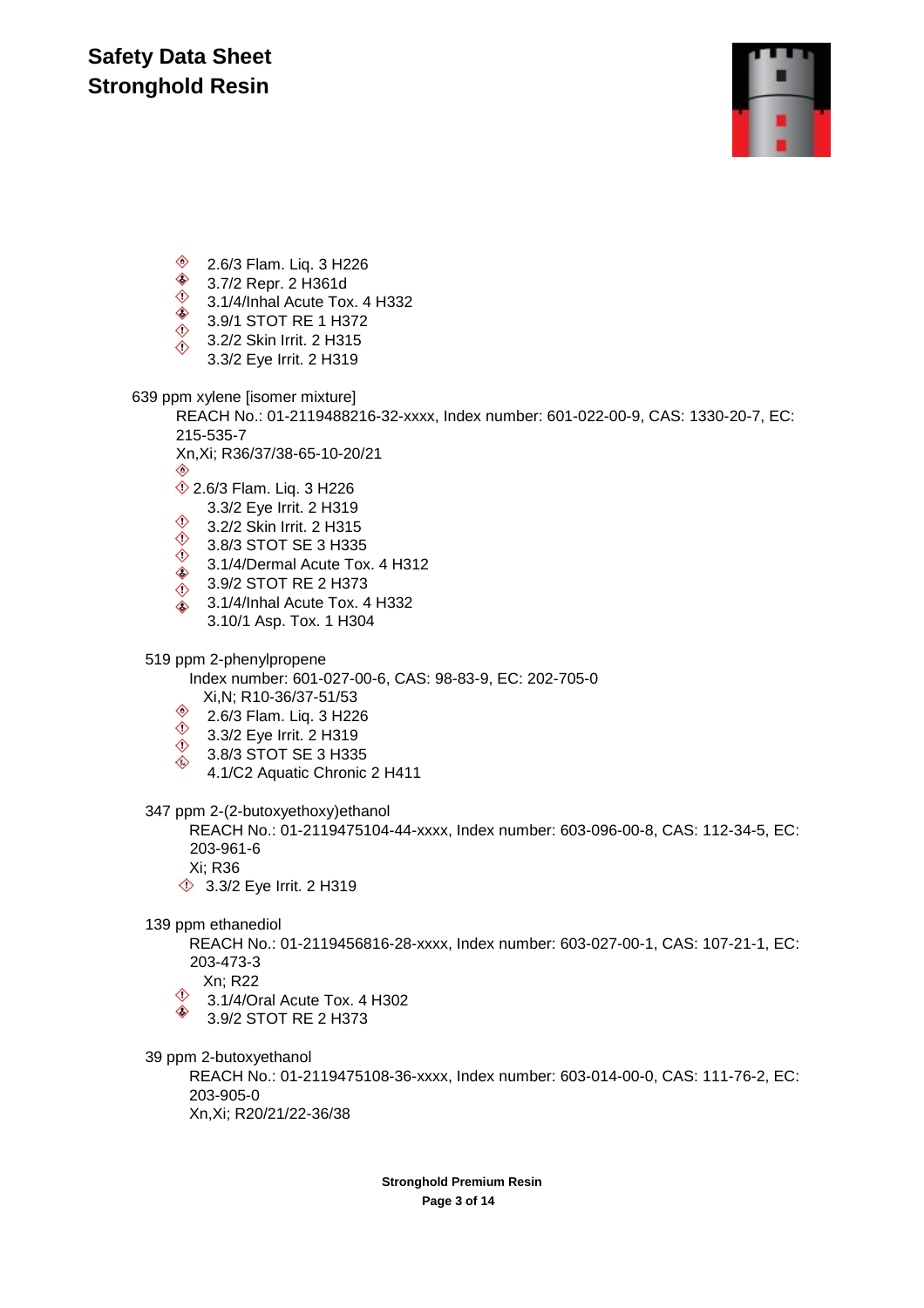

- $\textcircled{3}.3/2$  Eye Irrit. 2 H319
- $\circled{3}$  3.2/2 Skin Irrit. 2 H315
- $\frac{3.272 \text{ cm}}{3.1/4/\text{Oral} }$  Acute Tox. 4 H302  $\Diamond$
- 3.1/4/Dermal Acute Tox. 4 H312
- 3.1/4/Inhal Acute Tox. 4 H332

### *SECTION 4: First aid measures*

4.1. Description of first aid measures

In case of skin contact:

Immediately take off all contaminated clothing.

Areas of the body that have - or are only even suspected of having - come into contact with the product must be rinsed immediately with plenty of running water and possibly with soap.

Wash thoroughly the body (shower or bath).

Remove contaminated clothing immediately and dispose off safely.

After contact with skin, wash immediately with soap and plenty of water.

In case of eyes contact:

After contact with the eyes, rinse with water with the eyelids open for a sufficient length of time, then consult an opthalmologist immediately.

Protect uninjured eye.

In case of Ingestion:

Do NOT induce vomiting.

In case of Inhalation:

Remove casualty to fresh air and keep warm and at rest.

If breathing is irregular or stopped, administer artificial respiration.

- In case of inhalation, consult a doctor immediately and show him packing or label.
- 4.2. Most important symptoms and effects, both acute and delayed

None

4.3. Indication of any immediate medical attention and special treatment needed

In case of accident or unwellness, seek medical advice immediately (show directions for use or safety data sheet if possible).

Treatment: None

*SECTION 5: Firefighting measures*

- 5.1. Extinguishing media Suitable extinguishing media: In case of fire, use CO2, foam, chemical powders Extinguishing media which must not be used for safety reasons: None in particular.
	- 5.2. Special hazards arising from the substance or mixture Do not inhale explosion and combustion gases. Burning produces heavy smoke.
	- 5.3. Advice for firefighters

Use suitable breathing apparatus .

**Stronghold Premium Resin Page 4 of 14**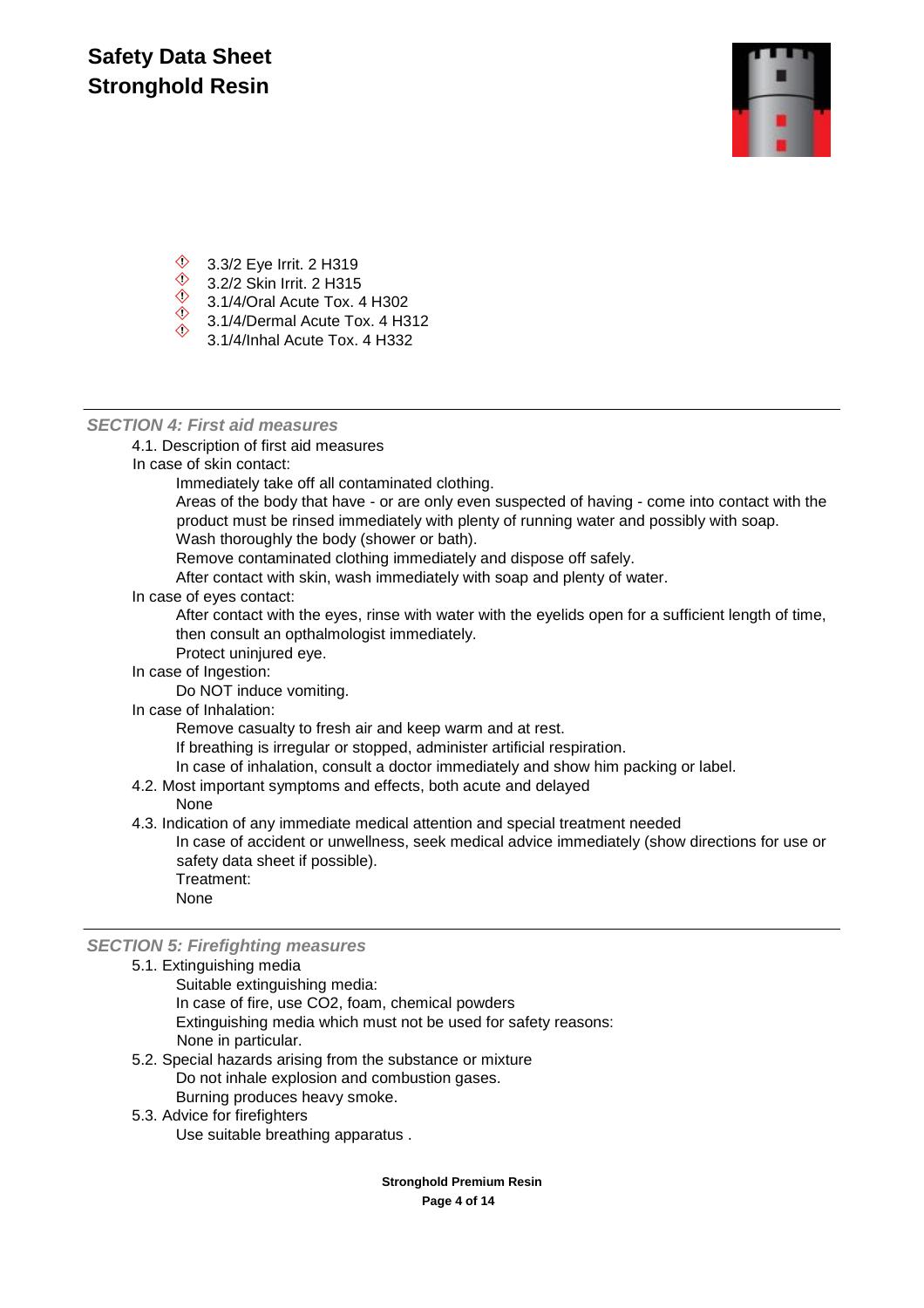

Collect contaminated fire extinguishing water separately. This must not be discharged into drains.

Move undamaged containers from immediate hazard area if it can be done safely.

### *SECTION 6: Accidental release measures*

- 6.1. Personal precautions, protective equipment and emergency procedures Wear personal protection equipment. Remove all sources of ignition. Wear breathing apparatus if exposed to vapours/dusts/aerosols. Provide adequate ventilation. Use appropriate respiratory protection. See protective measures under point 7 and 8.
- 6.2. Environmental precautions

Do not allow to enter into soil/subsoil. Do not allow to enter into surface water or drains. Retain contaminated washing water and dispose it.

In case of gas escape or of entry into waterways, soil or drains, inform the responsible authorities.

Suitable material for taking up: absorbing material, organic, sand

Eliminate all unguarded flames and possible sources of ignition. Do not smoke.

6.3. Methods and material for containment and cleaning up

Collect the spilled product with no-sparking tools.

Rapidly recover the product. To do so, wear a mask and protective clothing. Recover the product for re-use if possible, or for elimination. The product might, where appropriate, be absorbed by inert material.

After the product has been recovered, rinse the area and materials involved with water.

6.4. Reference to other sections See also section 8 and 13

### *SECTION 7: Handling and storage*

7.1. Precautions for safe handling

Avoid contact with skin and eyes, inhalation of vapours and mists. Use localized ventilation system.

Don't use empty container before they have been cleaned.

Before making transfer operations, assure that there aren't any incompatible material residuals in the containers.

Contamined clothing should be changed before entering eating areas.

- Do not eat or drink while working.
- Do not smoke while working.

See also section 8 for recommended protective equipment.

7.2. Conditions for safe storage, including any incompatibilities

Keep away from unguarded flame, sparks, and heat sources. Avoid direct exposure to sunlight. Avoid the accumulation of electrostatic charges.

Put the containers earthed while decanting and wear antistatic footwear and clothing.

- Keep away from food, drink and feed.
- Incompatible materials:

**Stronghold Premium Resin**

**Page 5 of 14**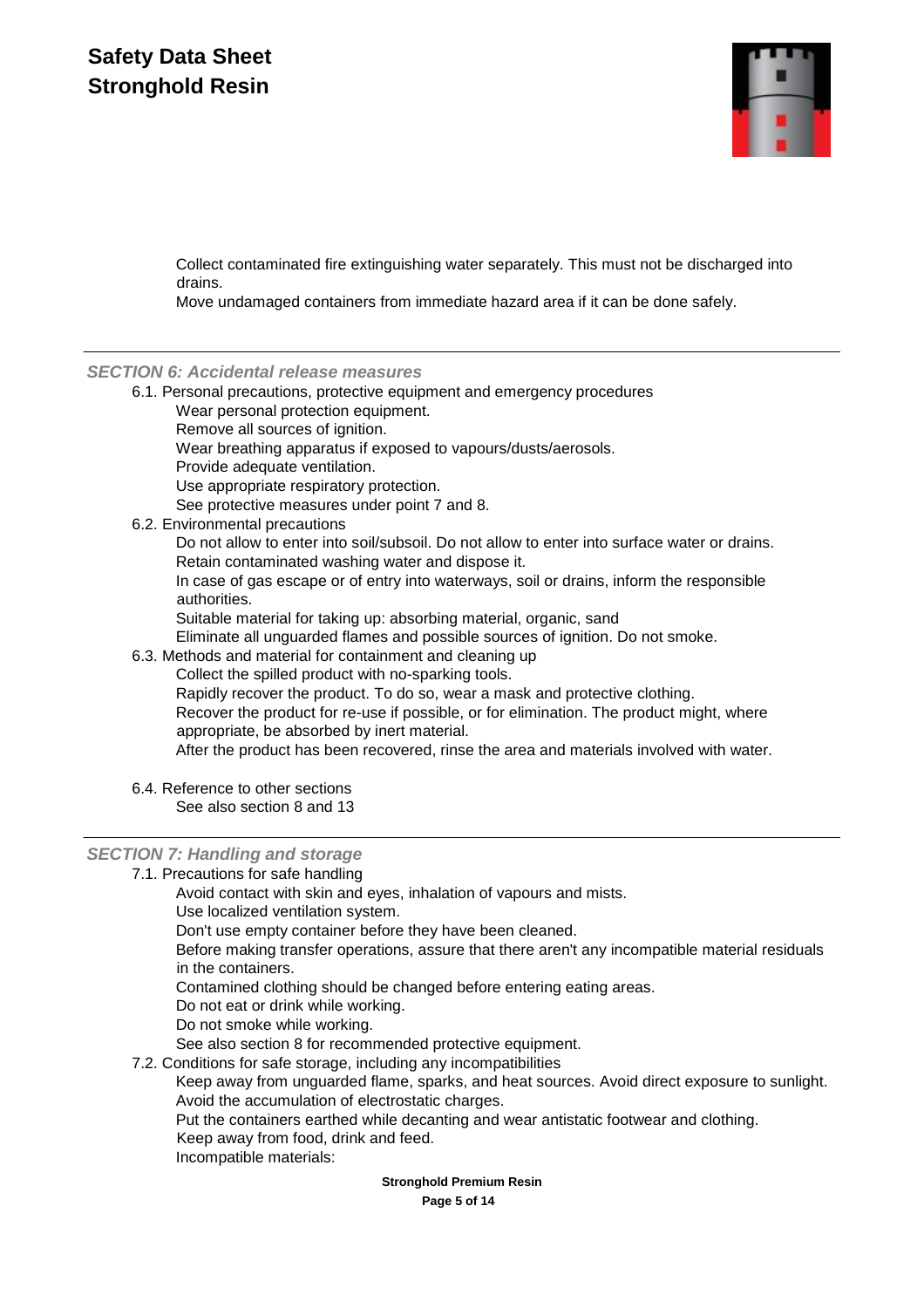

Avoid contact with combustible materials. The product could catch fire. Instructions as regards storage premises: Cool and adequately ventilated. Safety electric system. 7.3. Specific end use(s) None in particular

*SECTION 8: Exposure controls/personal protection* 8.1. Control parameters styrene - CAS: 100-42-5 France VME - LTE(8h): 215 mg/m3, 50 ppm United Kingdom WEL TWA - LTE(8h): 430 mg/m3, 100 ppm - STE(15'): 1050 mg/m3, 250 ppm MAK - LTE(8h): 85 mg/m3, 20 ppm - STE(15'): 170 mg/m3, 40 ppm Spain TLV - LTE(8h): 85 mg/m3, 20 ppm - STE(15'): 170 mg/m3, 40 ppm Netherlands TLV - LTE(8h): 105 mg/m3, 25 ppm - STE(15'): 200 mg/m3, 50 ppm Czech Republic TLV - LTE(8h): 200 mg/m3, 47 ppm - STE(15'): 990 mg/m3, 234 ppm Poland TLV - LTE(8h): 50 mg/m3, 12 ppm - STE(15'): 200 mg/m3, 50 ppm F16, 25 ppm ACGIH, 20 ppm, 40 ppm - Notes: A4, BEI - CNS impair, URT irr, peripheral neuropathy xylene [isomer mixture] - CAS: 1330-20-7 EU - LTE(8h): 221 mg/m3, 50 ppm - STE: 442 mg/m3, 100 ppm - Notes: Bold-type: Indicative Occupational Exposure Limit Values [2,3] and Limit Values for Occupational Exposure [4] (for references see bibliography) ACGIH, 100 ppm, 150 ppm - Notes: A4, BEI - URT and eye irr, CNS impair 2-phenylpropene - CAS: 98-83-9 EU - LTE(8h): 246 mg/m3, 50 ppm - STE: 492 mg/m3, 100 ppm - Notes: Bold-type: Indicative Occupational Exposure Limit Values [2,3] and Limit Values for Occupational Exposure [4] (for references see bibliography) ACGIH, 10 ppm - Notes: A3 - URT irr, kidney dam, female repro dam 2-(2-butoxyethoxy)ethanol - CAS: 112-34-5 EU - LTE(8h): 67,5 mg/m3, 10 ppm - STE: 101,2 mg/m3, 15 ppm - Notes: Bold-type: Indicative Occupational Exposure Limit Values [2,3] and Limit Values for Occupational Exposure [4] (for references see bibliography) ACGIH, 10 ppm - Notes: (IFV) - Hematologic, liver and kidney eff ethanediol - CAS: 107-21-1 EU - LTE(8h): 52 mg/m3, 20 ppm - STE: 104 mg/m3, 40 ppm - Notes: Bold-type: Indicative Occupational Exposure Limit Values [2,3] and Limit Values for Occupational Exposure [4] (for references see bibliography) ACGIH - STE: C 100 mg/m3 - Notes: A4 (H) - URT and eye irr 2-butoxyethanol - CAS: 111-76-2 Czech Republic TLV - LTE(8h): 100 mg/m3 - STE(15'): 200 mg/m3 - Notes: SKIN EU - LTE(8h): 98 mg/m3, 20 ppm - STE: 246 mg/m3, 50 ppm - Notes: Bold-type: Indicative Occupational Exposure Limit Values [2,3] and Limit Values for Occupational Exposure [4] (for references see bibliography) ACGIH, 20 ppm - Notes: A3, BEI - Eye and URT irr

**Stronghold Premium Resin**

**Page 6 of 14**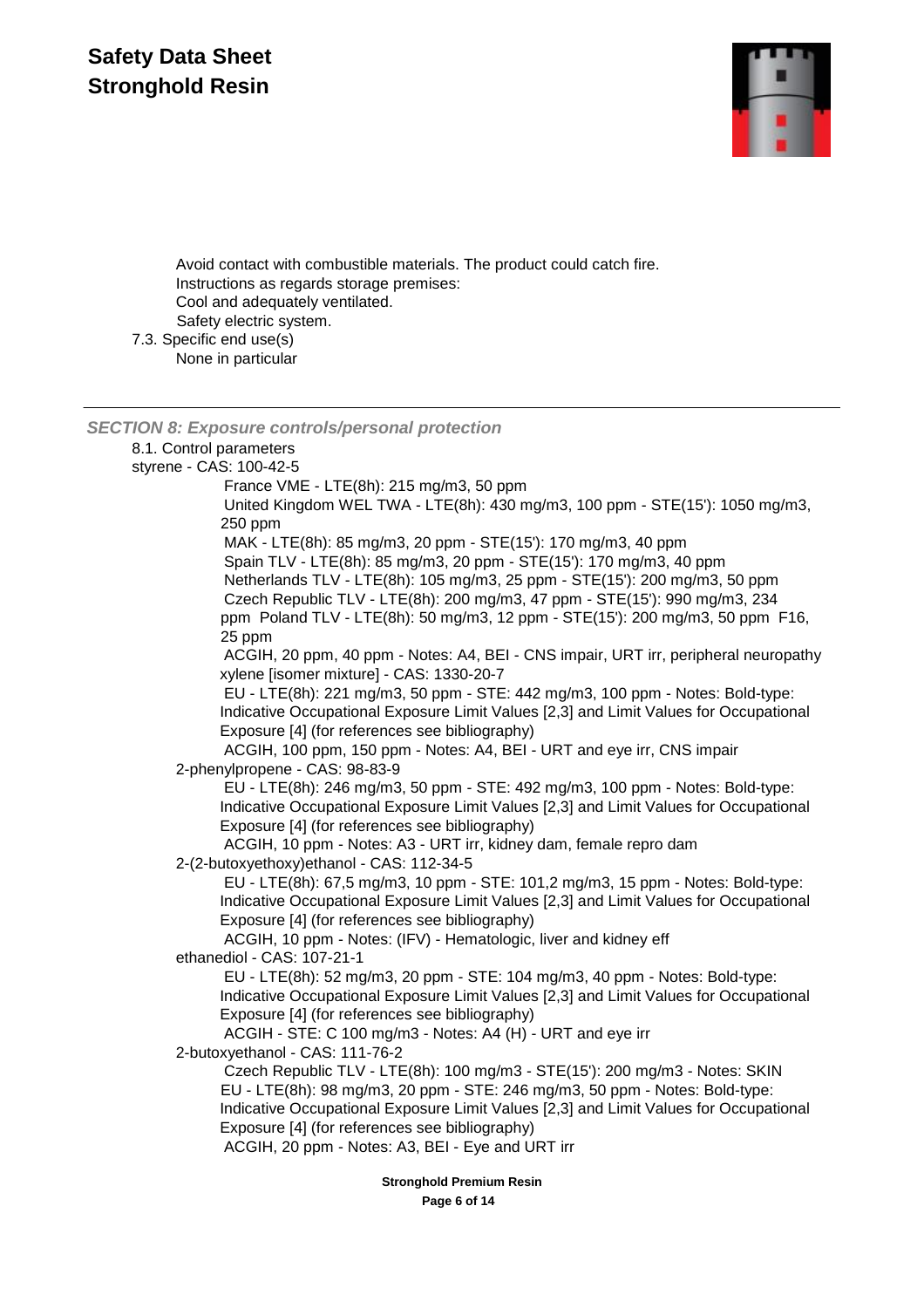

DNEL Exposure Limit Values styrene - CAS: 100-42-5 Worker Industry: 289 mg/m3 - Exposure: Human Inhalation - Frequency: Short Term, systemic effects Worker Industry: 306 mg/m3 - Exposure: Human Inhalation - Frequency: Short Term, local effects Worker Industry: 406 mg/kg/bw/day - Exposure: Human Dermal - Frequency: Long Term, systemic effects Worker Industry: 85 mg/m3 - Exposure: Human Inhalation - Frequency: Long Term, systemic effects Consumer: 174.25 mg/m3 - Exposure: Human Inhalation - Frequency: Short Term, systemic effects ethanediol - CAS: 107-21-1 Worker Industry: 106 mg/kg/bw/day - Exposure: Human Dermal - Frequency: Long Term, systemic effects Worker Industry: 35 mg/m3 - Frequency: Long Term, local effects Consumer: 53 mg/kg/bw/day - Exposure: Human Dermal - Frequency: Long Term, systemic effects Consumer: 7 mg/m3 - Exposure: Human Inhalation - Frequency: Long Term, local effects PNEC Exposure Limit Values styrene - CAS: 100-42-5 Target: Fresh Water - Value: 0.028 mg/l Target: Marine water - Value: 0.0028 mg/l Target: Freshwater sediments - Value: 0.614 mg/l Target: Marine water sediments - Value: 0.0614 mg/l Target: Soil (agricultural) - Value: 0.2 mg/kg 8.2. Exposure controls Eye protection: Use close fitting safety goggles, don't use eye lens. Protection for skin: Use clothing that provides comprehensive protection to the skin, such as Tyvek coveralls (EN 1073 EN 13034 EN 13982-1 EN 1149-5) Protection for hands: Use Suitable chemical resistant safety gloves (EN 374) Type: PVC, neoprene or rubber. Always refer to the data protection and permeation rate provided by the glove manufacturer, in respect of the substances listed in paragraph 3 of this data sheet. Respiratory protection: Use adequate respiratory protection, for example. organic vapor cartridge-type, or combined filter Thermal Hazards: None Environmental exposure controls: None

*SECTION 9: Physical and chemical properties*

9.1. Information on basic physical and chemical properties Appearance and colour: Turbid liquid blue

> **Stronghold Premium Resin Page 7 of 14**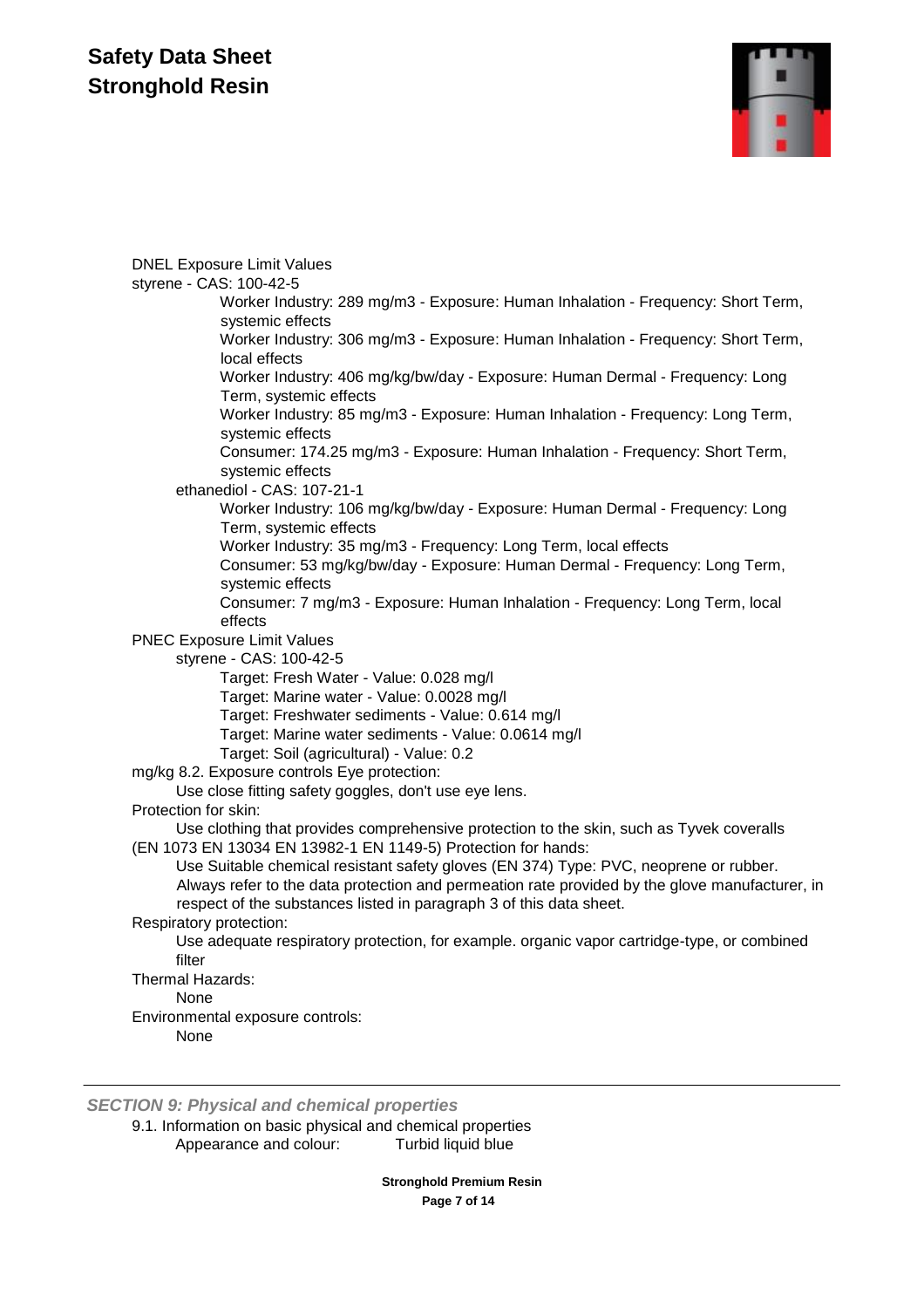

| Odour:                                            | Of solvent                    |
|---------------------------------------------------|-------------------------------|
| Odour threshold:<br>N.A. pH:<br>N.A.              |                               |
| Melting point / freezing point: (100-42-5) -31 °C |                               |
| Initial boiling point and boiling range:          | $(100-42-5)$ 145 °C           |
| Solid/gas flammability:<br>N.A.                   |                               |
| Upper/lower flammability or explosive limits:     | $(100-42-5)$ 1.1% - 6.1%      |
| Vapour density:                                   | $(100-42-5)$ 3.6              |
| Evaporation rate:                                 | N.A.                          |
| Vapour pressure:                                  | (100-42-5) 0.667 kPa a 20°C   |
| Relative density:                                 | 1.1 Kg/l a 20°C               |
| Solubility in water:                              | No.                           |
| Solubility in oil:                                | No                            |
| Partition coefficient (n-octanol/water):          | (100-42-5) 2.9 Log POW a 20°C |
| Auto-ignition temperature:                        | (100-42-5) 490 °C             |
| Decomposition temperature:                        | N.A.                          |
| Viscosity:                                        | 680 mPa s (20°C)              |
| Explosive properties:                             | No                            |
| Oxidizing properties:                             | No.                           |
| 9.2. Other information                            |                               |
| Miscibility:                                      | Si                            |
| Fat Solubility:                                   | No.                           |
| Conductivity:                                     | N.A.                          |
| Substance Groups relevant properties              | N.A.                          |

### *SECTION 10: Stability and reactivity*

| 10.1. Reactivity                                                                                                  |
|-------------------------------------------------------------------------------------------------------------------|
| Stable under normal conditions                                                                                    |
| It may generate dangerous reactions (See subsections below)                                                       |
| 10.2. Chemical stability                                                                                          |
| Stable under normal conditions                                                                                    |
| It may generate dangerous reactions (See subsections below)                                                       |
| 10.3. Possibility of hazardous reactions                                                                          |
| None                                                                                                              |
| 10.4. Conditions to avoid                                                                                         |
| Avoid the accumulation of electrostatic charges.                                                                  |
| Keep away from open flames, sparks and other sources of ignition. Vapors may form explosive<br>mixtures with air. |
| 10.5. Incompatible materials                                                                                      |
| Avoid contact with combustible materials. The product could catch fire.                                           |
| 10.6. Hazardous decomposition products                                                                            |
| None.                                                                                                             |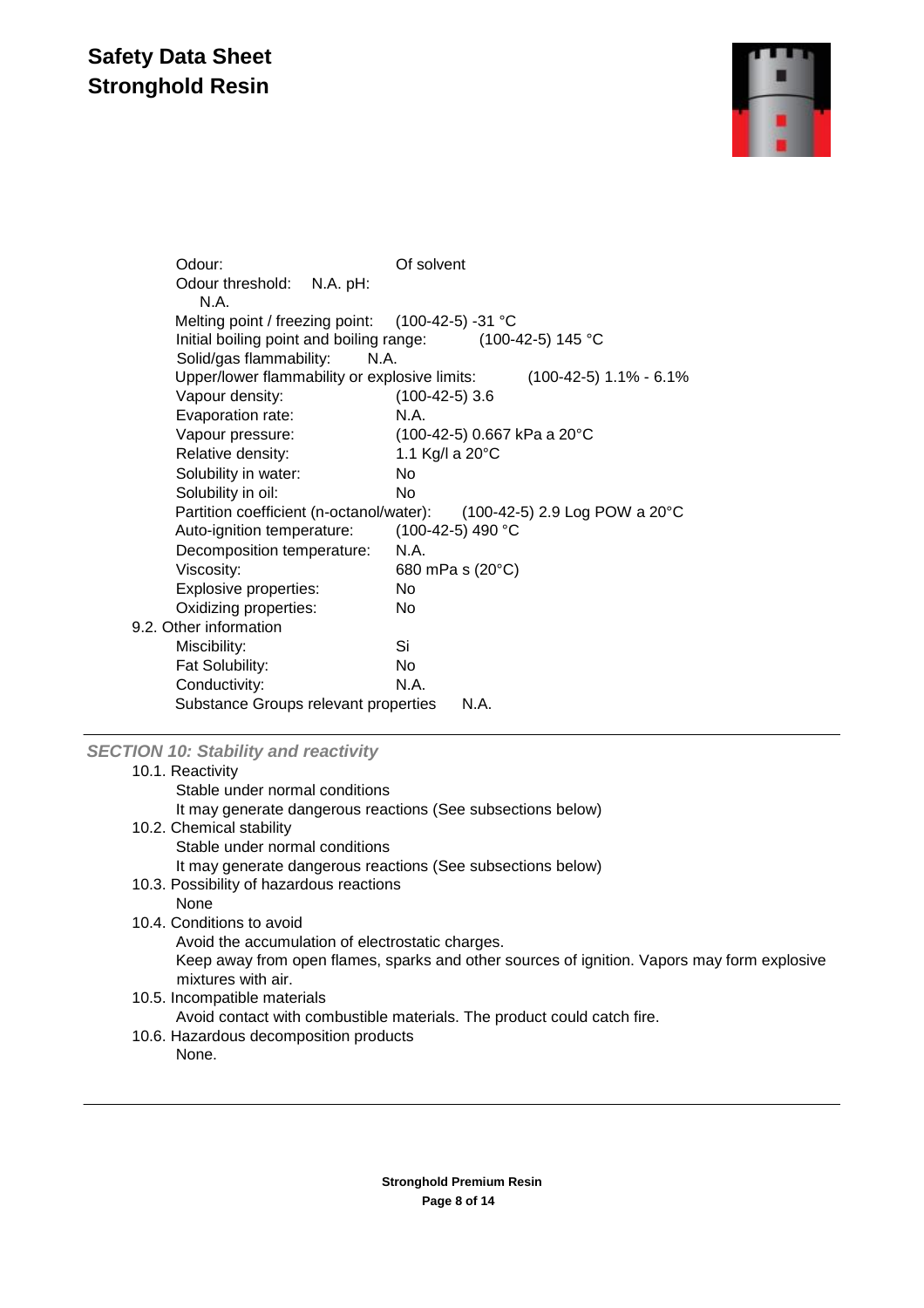

#### *SECTION 11: Toxicological information* 11.1. Information on toxicological effects Toxicological information of the mixture: N.A. Toxicological information of the main substances found in the mixture: styrene - CAS: 100-42-5 a) acute toxicity: Test: LD50 - Route: Oral - Species: Rat = 2650 mg/kg Test: LC50 - Route: Inhalation - Species: Rat = 11.8 mg/l - Duration: 4h xylene [isomer mixture] - CAS: 1330-20-7 a) acute toxicity: Test: LD50 - Route: Inhalation - Species: Rat = 5000 ppm - Duration: 4h Test: LD50 - Route: Oral - Species: Rat = 5000 mg/kg Test: LD50 - Route: Skin - Species: Rabbit = 1700 mg/kg 2-(2-butoxyethoxy)ethanol - CAS: 112-34-5 a) acute toxicity: Test: LC50 - Route: Inhalation - Species: Rabbit = 3 mg/l - Duration: 2h Test: LD50 - Route: Oral - Species: Rat = 3384 mg/kg Test: LD50 - Route: Skin - Species: Rabbit = 3764 mg/kg 2-butoxyethanol - CAS: 111-76-2 a) acute toxicity: Test: LD50 - Route: Oral - Species: Rat > 200 mg/kg Test: LC50 - Route: Inhalation - Species: Rat > 2 mg/l - Duration: 4h Test: LD50 - Route: Skin - Species: Rat > 400 mg/kg styrene - CAS: 100-42-5 Eye Contact: Causes severe eye irritation with symptoms of pain or irritation, tearing and redness. Inhalation can irritate the respiratory tract with symptoms of coughing. contact with skin may cause irritation, redness. May be fatal if swallowed and enters airways, irritating to the mouth, throat, stomach with symptoms of nausea, vomiting

If not differently specified, the information required in Regulation 453/2010/EC listed below must be considered as N.A.:

- a) acute toxicity;
- b) skin corrosion/irritation;
- c) serious eye damage/irritation;
- d) respiratory or skin sensitisation;
- e) germ cell mutagenicity;
- f) carcinogenicity;
- g) reproductive toxicity;
- h) STOT-single exposure;
- i) STOT-repeated exposure;
- j) aspiration hazard.

#### *SECTION 12: Ecological information*

#### 12.1. Toxicity

Adopt good working practices, so that the product is not released into the environment.

**Stronghold Premium Resin Page 9 of 14**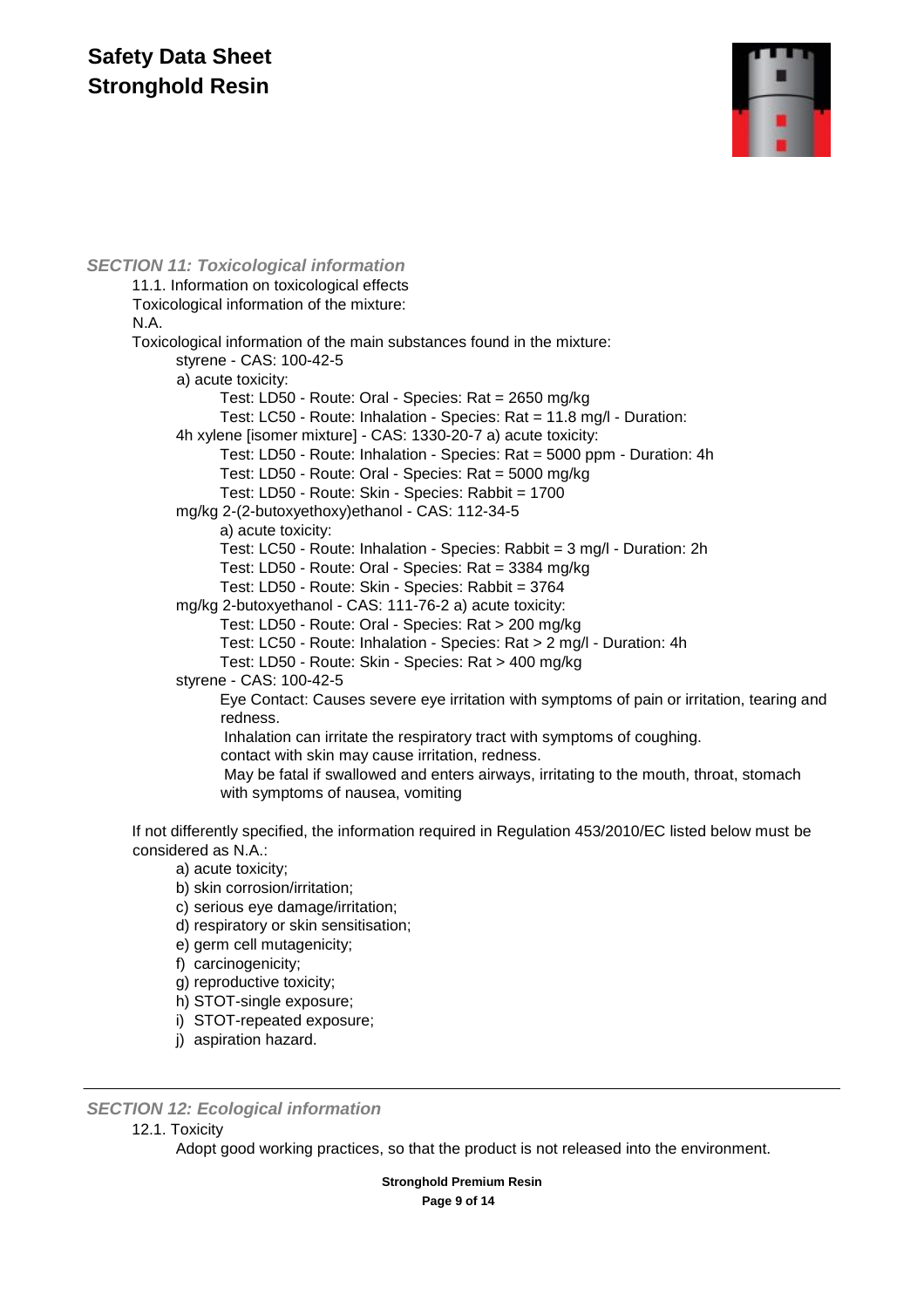

styrene - CAS: 100-42-5 a) Aquatic acute toxicity: Endpoint: EC50 - Species: Algae = 4.9 mg/l - Duration h: 72 - Notes: fresh water Endpoint: EC50 - Species: Daphnia = 4.7 mg/l - Duration h: 48 - Notes: fresh water Endpoint: LC50 - Species: Fish = 4.02 mg/l - Duration h: 96 - Notes: fresh water xylene [isomer mixture] - CAS: 1330-20-7 a) Aquatic acute toxicity: Endpoint: LC50 - Species: Fish = 4.09 mg/l - Duration h: 96 2-butoxyethanol - CAS: 111-76-2 a) Aquatic acute toxicity: Endpoint: LC50 - Species: Fish = 1474 mg/l - Duration h: 96 Endpoint: EC50 - Species: Daphnia = 1550 mg/l - Duration h: 48 Endpoint: EC50 - Species: Algae = 1840 mg/l - Duration h: 72 12.2. Persistence and degradability None N.A. 12.3. Bioaccumulative potential N.A. 12.4. Mobility in soil N.A. 12.5. Results of PBT and vPvB assessment vPvB Substances: None - PBT Substances: None 12.6. Other adverse effects None

### *SECTION 13: Disposal considerations*

13.1. Waste treatment methods

Recover, if possible. Send to authorised disposal plants or for incineration under controlled conditions. In so doing, comply with the local and national regulations currently in force. Dispose of the container / container at authorized waste disposal centers

*SECTION 14: Transport information*



14.1. UN number

| ADR-UN Number:                | 1866 |
|-------------------------------|------|
| <b>IATA-UN Number:</b>        | 1866 |
| <b>IMDG-UN Number:</b>        | 1866 |
| 14.2. UN proper shipping name |      |
| <b>ADR-Shipping Name:</b>     | RESI |
|                               |      |

**ESIN SOLUTION, flammable** 

**Stronghold Premium Resin Page 10 of 14**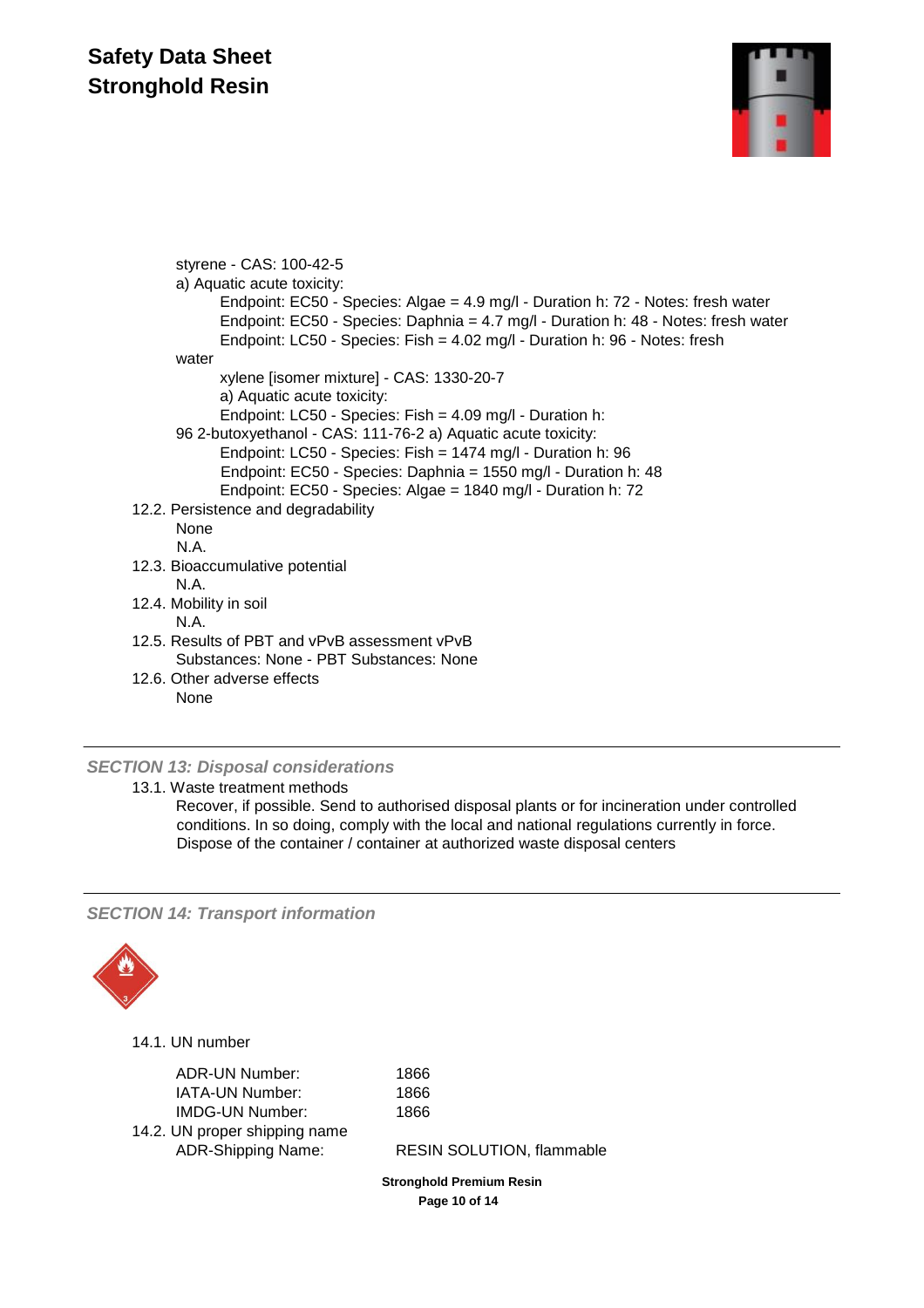

| IATA-Shipping Name:                 | RESIN SOLUTION, flammable |
|-------------------------------------|---------------------------|
| <b>IMDG-Shipping Name:</b>          | RESIN SOLUTION, flammable |
| 14.3. Transport hazard class(es)    |                           |
| ADR-Class:                          | З                         |
| ADR - Hazard identification number: | 30                        |
| IATA-Class:                         | 3                         |
| IATA-Label:                         | 3                         |
| IMDG-Class:                         | 3                         |
| 14.4. Packing group                 |                           |
| <b>ADR-Packing Group:</b>           | Ш                         |
| IATA-Packing group:                 | Ш                         |
| IMDG-Packing group:                 | Ш                         |
|                                     |                           |

**Stronghold Premium Resin Page 11 of 14**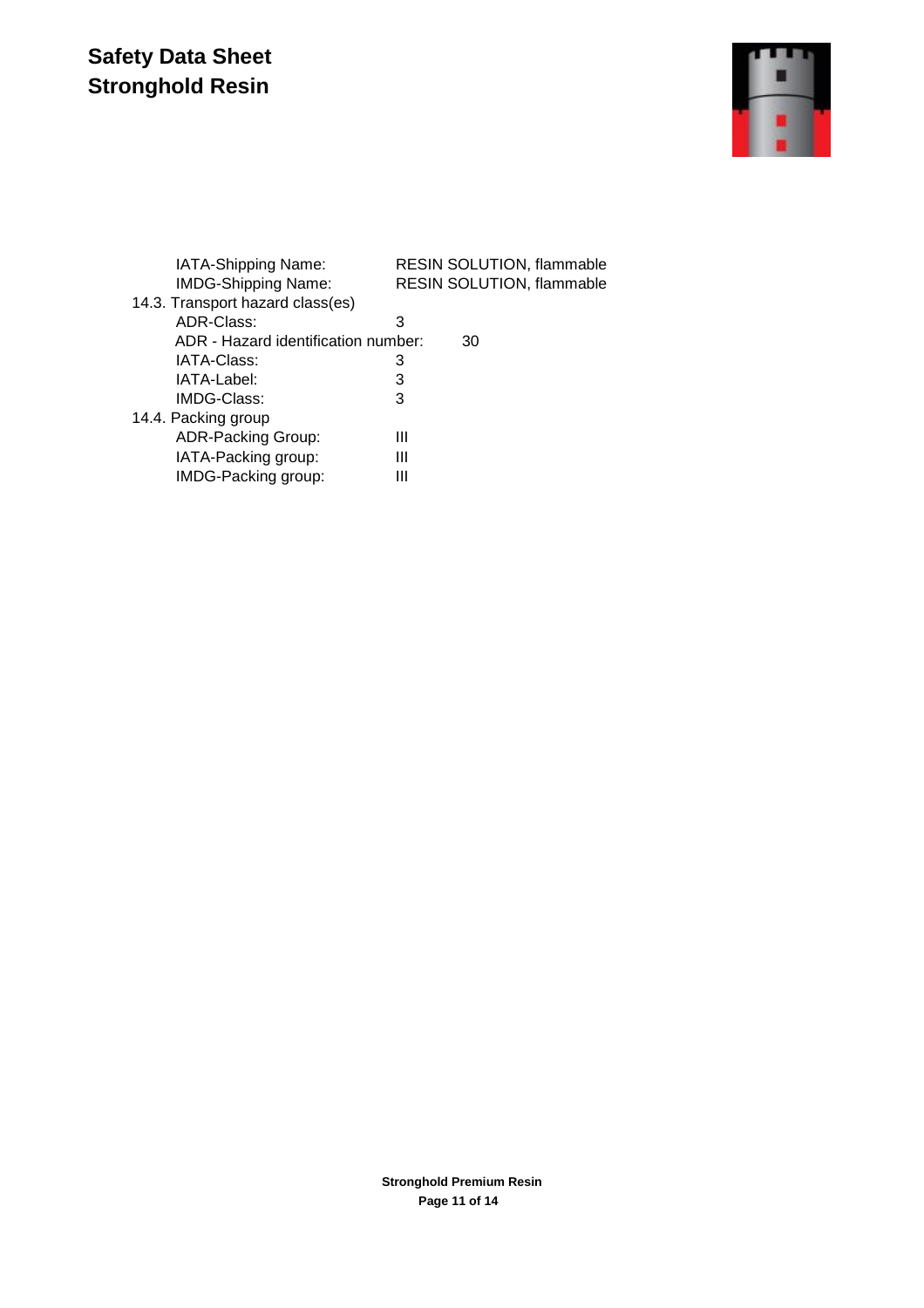### **Safety Data Sheet Stronghold Premium Resin**



| 14.5. Environmental hazards        |             |
|------------------------------------|-------------|
| <b>ADR-Enviromental Pollutant:</b> | N٥          |
| IMDG-Marine pollutant:             | No.         |
| 14.6. Special precautions for user |             |
| <b>ADR-Subsidiary risks:</b>       |             |
| ADR-S.P.:                          | 640E        |
| ADR-Tunnel Restriction Code: (D/E) |             |
| IATA-Passenger Aircraft:           | 355         |
| IATA-Subsidiary risks:             |             |
| IATA-Cargo Aircraft:               | 615         |
| $IATA-S.P.$ :                      |             |
| IATA-ERG:                          | 3L          |
| IMDG-EmS:                          | $F-E$ , S-E |
| <b>IMDG-Subsidiary risks:</b>      |             |
| IMDG-Storage category:             | Category A  |
| IMDG-Storage notes:                |             |
|                                    |             |

14.7. Transport in bulk according to Annex II of MARPOL73/78 and the IBC Code N.A.

#### *SECTION 15: Regulatory information*

15.1. Safety, health and environmental regulations/legislation specific for the substance or mixture Dir. 67/548/EEC (Classification, packaging and labelling of dangerous substances) Dir. 99/45/EC (Classification, packaging and labelling of dangerous preparations) Dir. 98/24/EC (Risks related to chemical agents at work) Dir. 2000/39/EC (Occupational exposure limit values) Dir. 2006/8/EC Regulation (EC) n. 1907/2006 (REACH) Regulation (EC) n. 1272/2008 (CLP) Regulation (EC) n. 790/2009 (ATP 1 CLP) and (EU) n. 758/2013 Regulation (EU) n. 453/2010 (Annex I) Regulation (EU) n. 286/2011 (ATP 2 CLP) Regulation (EU) n. 618/2012 (ATP 3 CLP) Regulation (EU) n. 487/2013 (ATP 4 CLP) Regulation (EU) n. 944/2013 (ATP 5 CLP) Regulation (EU) n. 605/2014 (ATP 6 CLP) Restrictions related to the product or the substances contained according to Annex XVII Regulation (EC) 1907/2006 (REACH) and subsequent modifications: None Volatile Organic compounds - VOCs = 41.19 % Volatile CMR substances = 0.00 % Organic Carbon -  $C = 0.38$ Where applicable, refer to the following regulatory provisions : Directive 2003/105/CE ('Activities linked to risks of serious accidents') and subsequent amendments. Regulation (EC) nr 648/2004 (detergents). 1999/13/EC (VOC directive)

> **Stronghold Premium Resin Page 12 of 14**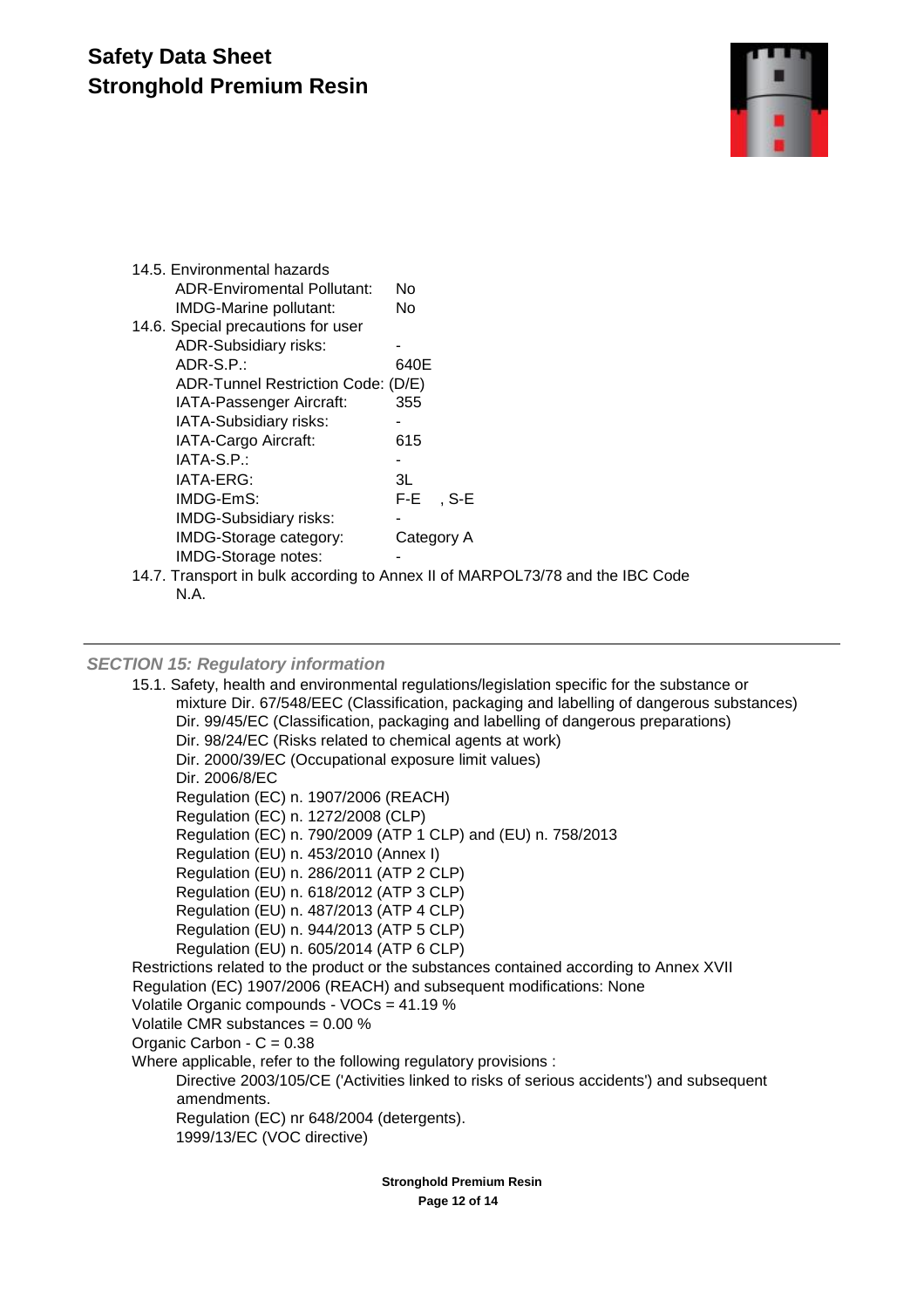### **Safety Data Sheet Stronghold Premium Resin**



Provisions related to directives 82/501/EC(Seveso), 96/82/EC(Seveso II):

N.A.

15.2. Chemical safety assessment No

### *SECTION 16: Other information*

Full text of phrases referred to in Section 3:

R10 Flammable.

R20 Harmful by inhalation.

R20/21 Harmful by inhalation and in contact with skin.

R20/21/22 Harmful by inhalation,in contact with skin and if swallowed.

R22 Harmful if swallowed.

R36 Irritating to eyes.

R36/37 Irritating to eyes and respiratory system.

R36/37/38 Irritating to eyes, respiratory system and skin.

R36/38 Irritating to eyes and skin.

R48/20 Harmful: danger of serious damage to health by prolonged exposure through inhalation. R51/53 Toxic to aquatic organisms, may cause long-term adverse effects in the aquatic environment.

R63 Possible risk of harm to the unborn child

R65 Harmful: may cause lung damage if swallowed.

H226 Flammable liquid and vapour.

H361d Suspected of damaging the unborn child.

H332 Harmful if inhaled.

H372 Causes damage to organs through prolonged or repeated exposure.

H315 Causes skin irritation.

H319 Causes serious eye irritation.

H335 May cause respiratory irritation.

H312 Harmful in contact with skin.

H373 May cause damage to organs through prolonged or repeated exposure if inhaled.

H304 May be fatal if swallowed and enters airways.

H411 Toxic to aquatic life with long lasting effects.

H302 Harmful if swallowed.

H373 May cause damage to organs through prolonged or repeated exposure.

This document was prepared by a competent person who has received appropriate training. Main bibliographic sources:

ECDIN - Environmental Chemicals Data and Information Network - Joint Research Centre, Commission of the European Communities

SAX's DANGEROUS PROPERTIES OF INDUSTRIAL MATERIALS - Eight Edition - Van Nostrand Reinold

CCNL - Appendix 1

Insert further consulted bibliography

RESTRICTED TO PROFESSIONAL USERS

The information contained herein is based on our state of knowledge at the above-specified date. It refers solely to the product indicated and constitutes no guarantee of particular quality.

**Stronghold Premium Resin**

**Page 13 of 14**